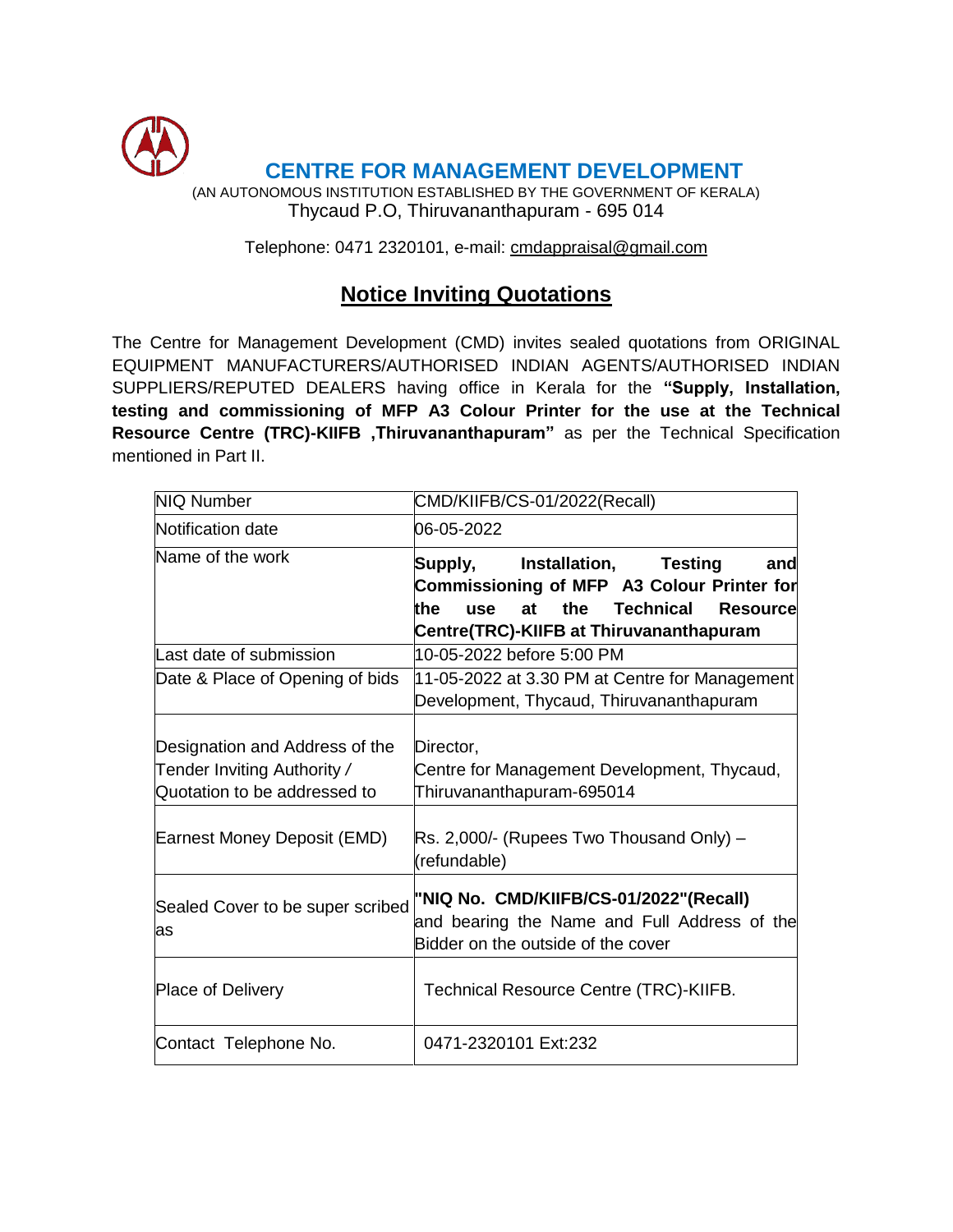## **Part-I Instruction to Bidders**

#### **A). Documents Comprising Bid:**

#### **(i) Technical Bid**

Technical proposal shall contain the copies of the following documents which every bidder has to submit:

- (a) OEM Authorisation certificate or authorisation letter from Authorised Dealer for sub dealers.
- (b) GST registration certificate
- (c) Copy of PAN card
- (d) Nearest authorized service centre details
- (e) Technical specification/Make of the products with relevant Brochures.

#### **(ii) Price Bid**

The Bidder shall fill the rates and complete the Price bid as per format given in Annexure-1 and submit along with a copy of this NIQ, duly signed.

#### **B). Earnest Money Deposit (EMD)**

The Bidder shall pay an Earnest Money Deposit (EMD) refundable Rs. 2,000/- (Rupees Two Thousand Only) as a Demand draft drawn in favor of "The Director, Centre for Management Development" payable at Thiruvananthapuram. MSME firms are eligible for EMD exemption (attach proof of registration).

| <b>Specification for Color Laser A3 MF</b><br><b>Printer</b> |                         |                                                                  |  |  |  |  |
|--------------------------------------------------------------|-------------------------|------------------------------------------------------------------|--|--|--|--|
| SI.<br>No<br>٠                                               | <b>Specifications</b>   | <b>Requirements</b>                                              |  |  |  |  |
|                                                              | Type                    | Color Laser                                                      |  |  |  |  |
| 2                                                            | Make/ Manufacturer      | HP/Canon/Epson/Kyocera or Equivalent                             |  |  |  |  |
| 3                                                            | <b>Functions</b>        | Print, Copy, Scan                                                |  |  |  |  |
| 4                                                            | Speed                   | Minimum 32 Pages per minute                                      |  |  |  |  |
| 5                                                            | <b>RAM</b>              | Minimum 4 GB                                                     |  |  |  |  |
| 6                                                            | Storage                 | Minimum 32 GB SSD                                                |  |  |  |  |
| 7                                                            | Paper size              | A6-upto SRA3                                                     |  |  |  |  |
| 8                                                            | Media Thickness support | 52-300 gsm                                                       |  |  |  |  |
| 9                                                            | Paper Tray              | Minimum 2 trays of 500 Sheets and<br>1 Bypass tray of 150 Sheets |  |  |  |  |
| 10                                                           | <b>Duplex Printing</b>  | Required                                                         |  |  |  |  |
| 11                                                           | Resolution              | min 1200*1200 dpi                                                |  |  |  |  |
| 12                                                           | Interface               | USB, Network, minimum 2 Pen drive Ports                          |  |  |  |  |

#### **Part - II TECHNICAL SPECIFICATIONS**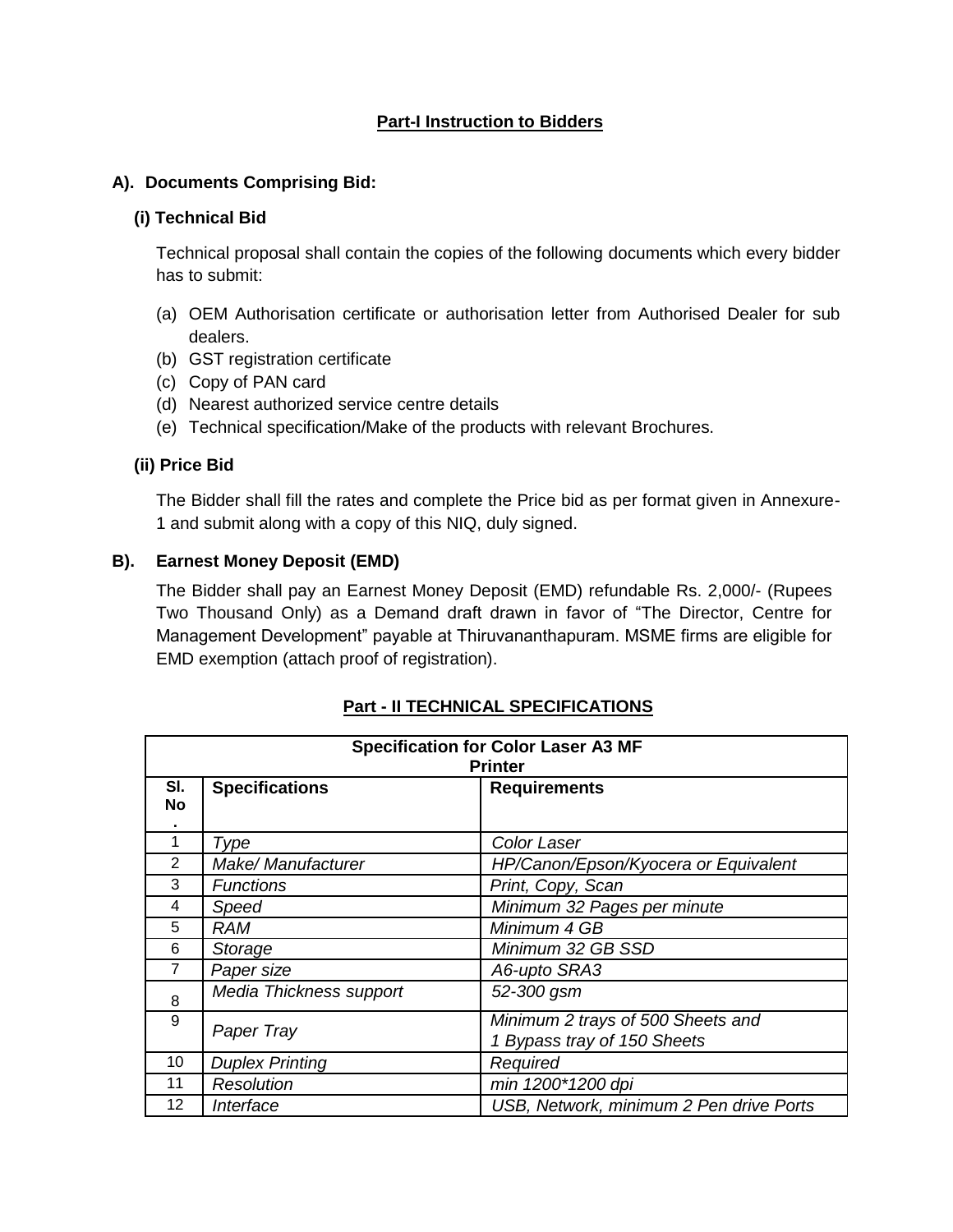| 13               | <b>Mobile Print</b>              | Airprint, Mopria, Mobile app Print          |
|------------------|----------------------------------|---------------------------------------------|
| 14               | Supported OS                     | Windows, Mac, Linux                         |
| 15 <sup>15</sup> | <b>Automatic Document Feeder</b> | Required                                    |
| 16               | <b>Power Consumption</b>         | Less than 800W                              |
| 17 <sup>2</sup>  | Drum Life                        | Minimum 1.5 Lakh copies                     |
| 18               | Scan features                    | Scan to PC, Scan to pendive, Scan to server |

## **Part - III Terms and Conditions**

- 1. All the claimed specifications (make, model, year of manufacture, warranty etc.) should be mentioned in the technical bid.
- 2. The technical bid should compulsorily include relevant certificates/documents mentioned in Part I.
- 3. All charges, taxes, duties and levies should be clearly indicated.
- 4. Cost of additional/extended warranty, if applicable should be separately quoted.
- 5. **Corrigendum,** if any will be uploaded in CMD website only.
- 6. The Installation, commissioning and initial operation to the satisfaction of the authorities of **Technical Resource Centre-KIIFB at Thiruvananthapuram** will be the responsibility of the supplier.
- 7. In case of under performance during the warranty period, the item should be replaced and the period of warranty will recommence from the date of replacement.
- 8. The payment will be made after completion of supply, installation and successful commissioning and on receipt of the hard copy and online certificate of warranty details from the OEM (Original Equipment Manufacturer).
- 9. The supplier should be ready to supply and complete the installation within **10 days** of issue of purchase order.
- 10. The time and the date for delivery of the items stipulated in the acceptance of tender/purchase order shall be deemed to be of the essence of the contract, and delivery must be completed not later than the dates specified. If the supplier is unable to complete the supply within the stipulated delivery period for which the supplier is responsible, the supplier is required to request for extension of delivery period. If the officer is satisfied that a reasonable ground for an extension of time exists, and if such an extension is in the interests of Government, he may allow such extension, provided he is competent to do so. In case the reasons stated by the firm are not acceptable in public interest, appropriate compensation for delayed supply, as the Purchasing Officer deems fit can be imposed on the firm, for the belated supply. Such compensation shall be not more than 10% (Ten Percent) of contract price.
- 11. The right of acceptance or rejection of any quotation is reserved with The Director, CMD.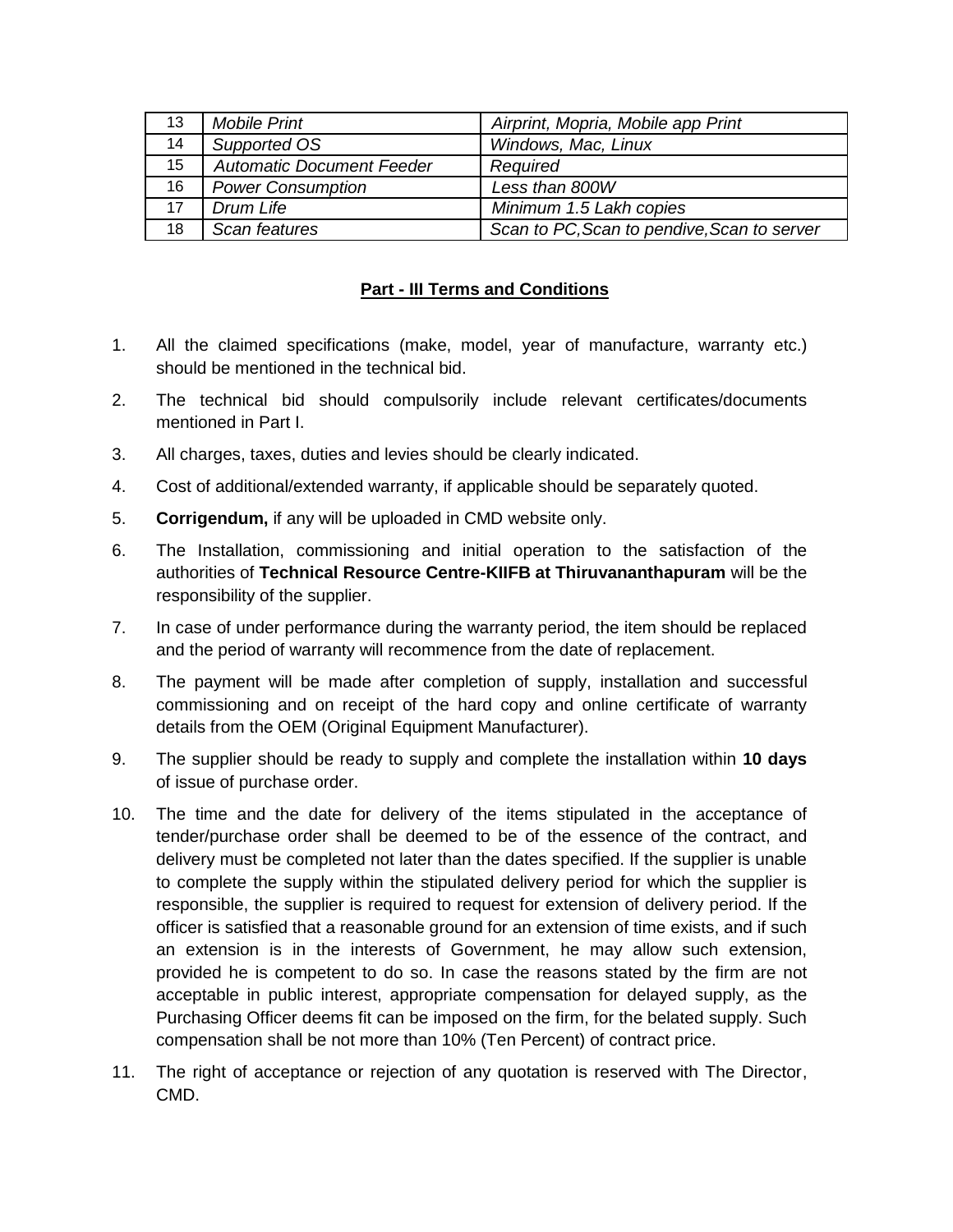12. Any legal disputes that may arise in relation to the tender formalities will be restricted to the Jurisdiction of Thiruvananthapuram. The communications are to be addressed to The Director, Centre for Management Development, Thycaud P.O, Thiruvananthapuram-695 014

 **Director**